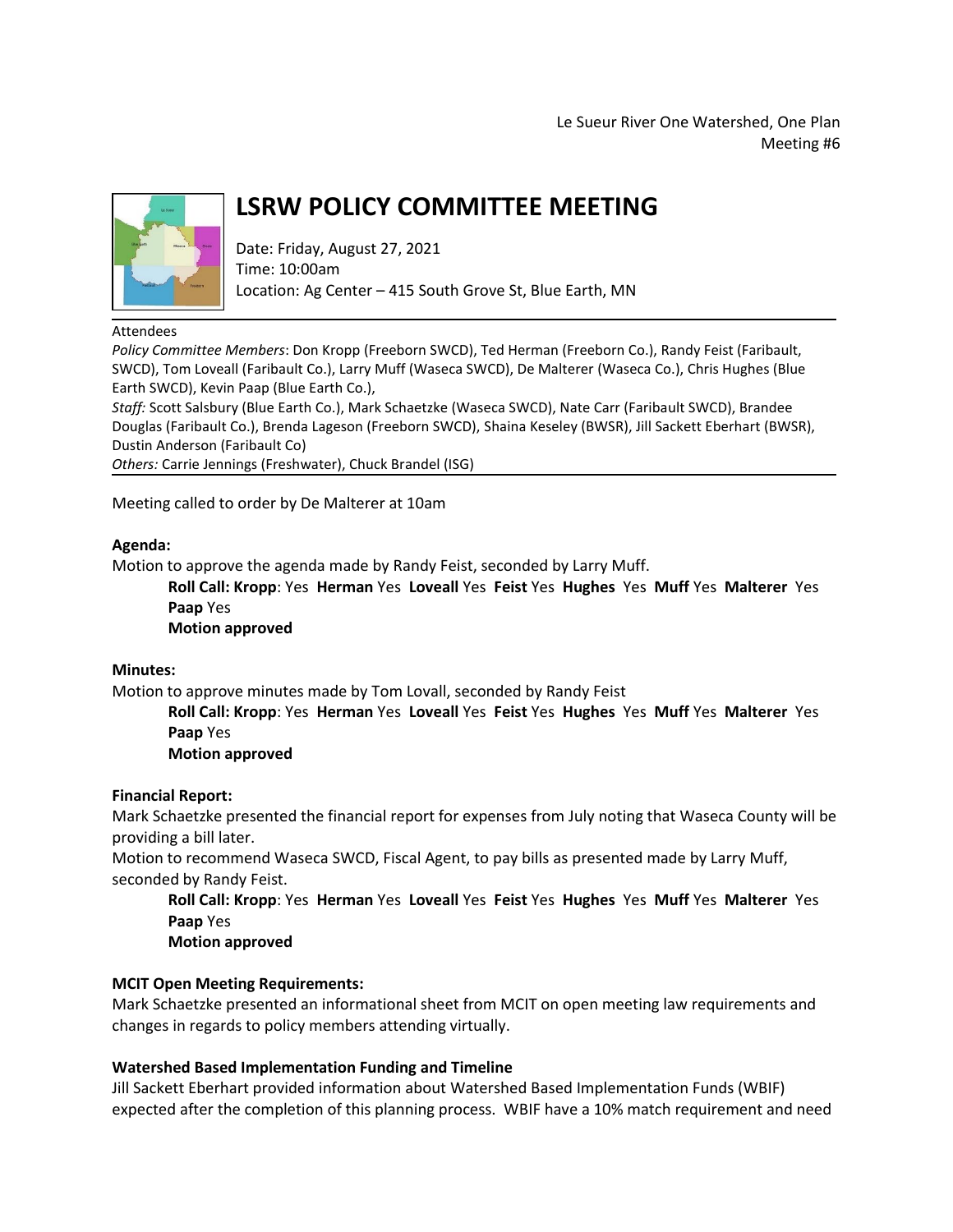to have a water quality focus. WBIF have a base amount of \$250,000 and additional funds are added based on acres of private land (90%) and miles of public water (10%). Le Sueur Watershed has 711,000 acres and is estimated to get \$800-850,000 in a 2 year appropriation.

The plan needs to be BWSR Board approved after receiving a recommendation from the southern regional committee. Local agencies need to approve the plan within 120 days of BWSR approval. Grant budget request, timeline, and work plan all need to be created locally and approved by BWSR. The end of March is generally the deadline for the allocation. Start of 2024 would be the estimated time that implementation funds would be available for the Le Sueur Watershed.

## **Le Sueur Geology/Soils/Rivers**

Carrie Jennings - Le Sueur has a large watershed due in part to the bend in the MN River. This is an area of the richest drought tolerant soils in the world formed over the last 14,000 years of wetland and prairie. Early and ongoing drainage decreased erosion but increased surface water in streams. Rivers are widening and meandering with changes in rainfall and intensity not helping matters. MN River formed in a geologic instant and landscape is still adjusting to it. "Unzipping" or ravines and nickpoints moving upslope occur naturally but is happening faster now. 3-10 meters per year for long term nickpoint horizontal movement. There are vast differences in pre-settlement vegetation and water cycle.

There is a unique archive of sediment in Lake Pepin since the last glacier. MN River has 38% of the watershed but 85-90% of the sediment. MN River will be cloudier than Mississippi due to soils and watershed characteristics. Lake Pepin is filling in 9 times faster than it used to.

Tile and ditches increase water transport to surface water and contribute to flashy rivers. The MN River Watershed loses 80 acres of land a year due to bluff loss. MN River is largest exporter of nutrients to the Gulf of Mexico.

## **Le Sueur Drainage**

Chuck Brandel – Drainage is present and staying. Systems are failing and this is an opportunity. Old mentality included water is the enemy, health concerns, flooding, and  $0.1 - 0.25$ " drainage coefficient. Modern design includes larger equipment, more intense rainfall, pattern tiling and 0.5" drainage coefficient. Multipurpose Drainage Management (MDM) includes preventative, control, and treatment practices. Water Quality projects start with the right attitude and approach of Drainage Authority, Boards, ditch inspector, landowners, contractors, and SWCDs. Challenges include converting productive land, wetland expense, and storage amount. Solutions include being creative, wetlands on private land, and obvious sites.

Us XP SWIMM model to visualize storage and compare to a standard approach. If part of a public ditch system, the system needs to show benefit. Provided several examples of projects including partnering with RIM, GBERBA, private wetland banking, and others. Coordination, uniform permitting standards and review, monitoring, outreach, and education are all program elements that could support the drainage implementation efforts. 1W1P can be a framework for practices that can address this critical resource (drainage) issue via implementation and programs.

## **Kickoff Meeting**

Mark Schaetzke noted that the Kickoff meeting is scheduled for Sept 16 at St. Olaf Park near New Richland. Park was chosen due to size of pavilion, relatively central to watershed, parking, and Covid 19/Delta concerns. Brief presentations by WRC, DNR, and MPCA are planned with small group table discussions afterward. The commissioners noted that there is an annual Association of Minnesota Counties (AMC) meeting that day that all the commissioners would be at. Policy members stressed that staff need to communicate more with Policy members to ensure this does not happen again.